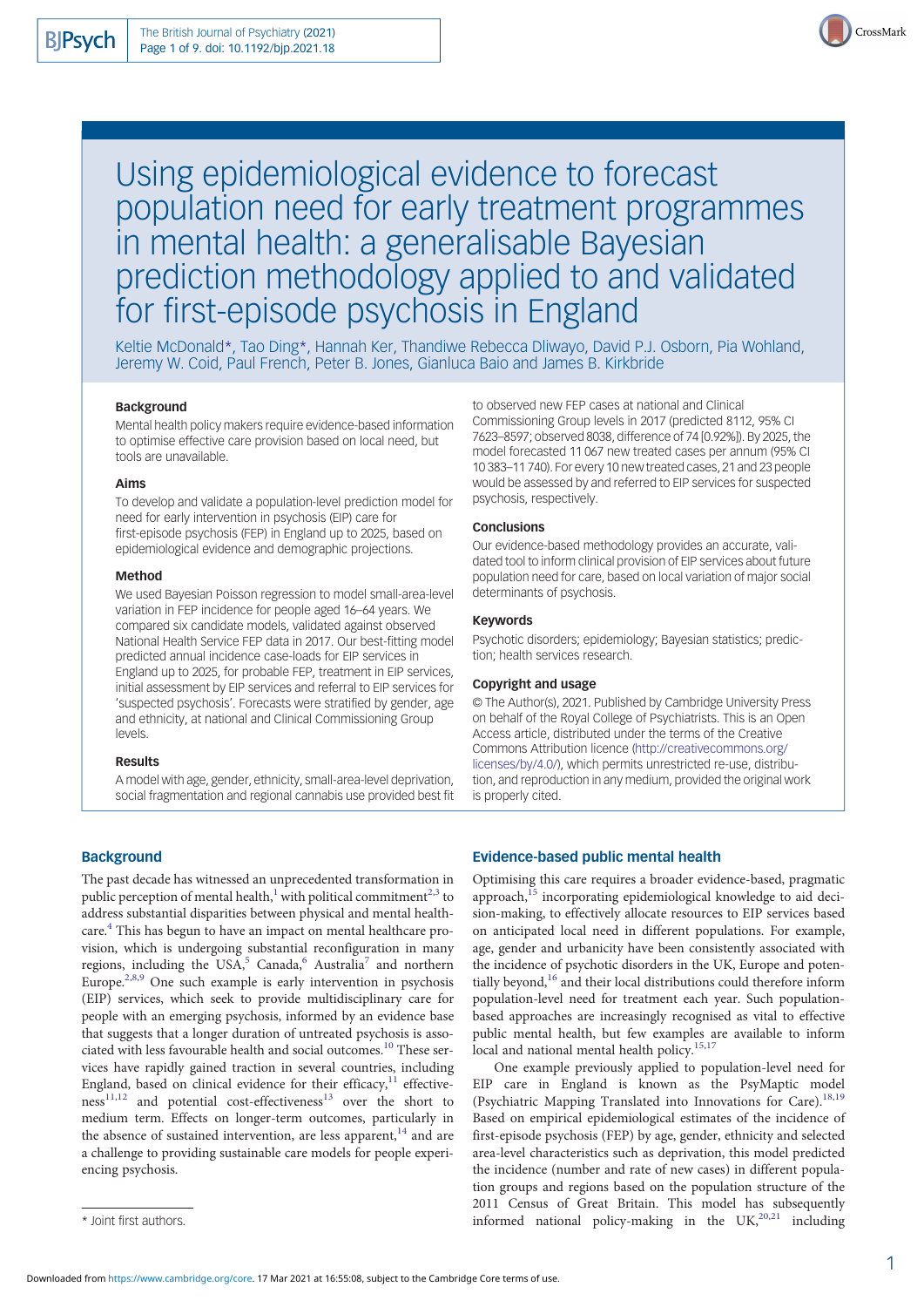implementation guidelines for the landmark 'Access and Waiting Time' standard for EIP care in  $2016$  $2016$ ,<sup>20</sup> as part of the National Health Service and Department of Health's 'Five-Year Forward View for Mental Health', [2](#page-7-0) which legislated commitment to parity of esteem between physical and mental health.<sup>[22](#page-8-0)</sup> This standard mandated that at least 60% of all people aged 14–65 years who are referred to EIP services for 'suspected psychosis' must have been assessed, and where suitable, commenced a National Institute of Health and Care Excellence (NICE)-concordant, $22,23$ evidence-based<sup>[24](#page-8-0),[25](#page-8-0)</sup> package of EIP care within 14 days. However, although there is emerging evidence that most EIP services in England are already exceeding the waiting time target, $^{26}$  achieving fidelity to other targets in the standard, including offering cognitive–behavioural therapy for psychosis, family interventions and supported employment and education programmes, has proved challenging,<sup>26</sup> and may erode potential beneficial outcomes expected for patients available when full-fidelity EIP care is offered.[17](#page-8-0) A prerequisite to achieving such fidelity is that mental health service policy makers, commissioners and providers have access to timely and accurate information about future local need for EIP care, so that services can be appropriately resourced to deliver effective, optimised evidence-based care.

Nonetheless, the previously published PsyMaptic tool<sup>18</sup> had limited generalisability to forecast future need for EIP care. For example, it was restricted to (a) a static denominator population, using the 2011 Census; (b) incidence data ascertained before the national introduction of EIP services in 2002; (c) social determinants of health data at a local authority level (serving large, heterogenous areas; median population in 2018: 126 678 people<sup>27</sup>) and (d) ICD-10 diagnostic criteria for psychotic disorders, and not the broader need for assessment and treatment generated by referrals to EIP services for suspected psychosis.<sup>[20](#page-8-0)</sup>

## Aim

To overcome these limitations and facilitate generalisability of our methodology to other settings, we developed a new, populationbased prediction model applied to psychosis care in England, validated against observed national routine data. Our methodology forecasted small-area need for EIP provision up to 2025 to inform the 'NHS Long-Term Plan' [28](#page-8-0) and 'Mental Health Implementation Plan in England',<sup>[29](#page-8-0)</sup> which have recently reaffirmed and strengthened their commitment to EIP care, taking into account projected changes in the population at risk in England over the next 5 years.

## Method

We followed the transparent reporting of multivariable prediction modell for individual prognosis or diagnosis reporting guidelines for prediction modelling (Supplementary Box 1 available at [https://doi.org/10.1192/bjp.2021.18\)](https://doi.org/10.1192/bjp.2021.18).

#### Model development

#### Seed data

2

Empirical incidence data were pooled from the three largest epidemiological catchment area studies of psychotic disorders in England in the past 25 years, which used similar methodologies, as described in detail elsewhere<sup>[30](#page-8-0)–[33](#page-8-0)</sup> (Supplementary Section 1): the Aetiology and Ethnicity in Schizophrenia and Other Psychoses (ÆSOP),<sup>[30](#page-8-0)</sup> the East London First Episode Psychoses (ELFEP)[32,33](#page-8-0) and Social Epidemiology of Psychoses in East Anglia  $(SEPEA)^{31}$  $(SEPEA)^{31}$  $(SEPEA)^{31}$  studies.

## Outcome

These studies included incidence data on all people aged between 16–64 years who presented to services (including  $EIP<sup>31</sup>$  $EIP<sup>31</sup>$  $EIP<sup>31</sup>$ ) in each catchment area for suspected psychosis, and who later met research-based criteria for a diagnosis of for non-affective psychotic disorder (ICD-10 codes F20–29), affective psychotic disorder (ICD-10 codes F30–33) or substance-induced psychotic disorder (ICD-10 code F1X.5). Individuals with an organic basis to their disorder or profound intellectual disability were excluded.

#### Predictors

Participants were linked to their small-area neighbourhood of residence at first presentation (ÆSOP/ELFEP: 2001 Census Area Statistics wards; SEPEA: 2011 Census merged wards). For each ward, we obtained measures of relevant socioenvironmental data, guided by previous models and the wider literature,  $18,34,35$  including population density; social fragmentation; own-group ethnic density; multiple deprivation; inequality and the gender-specific, age-standardised prevalence of self-reported past-year cannabis use in the population (Supplementary Section 2). We stratified our seed data-set by age group (16–17, 18–19, 20–24, 25–29, 30–34, 35–39, 40–44, 45–49, 50–54, 55–59 and 60–64 years), gender and selfassigned ethnicity (based on a priori evidence about risk:  $34,36$ White British, Irish, Gypsy and Traveller; White other; Black Caribbean and Black other; Black African; Indian; Pakistani; Bangladeshi; mixed; and all other ethnicities) at ward level. We recorded the count of FEP cases and person-years at risk in each strata, estimated from the nearest decennial census to the case ascertainment period (Supplementary Section 3). Ward- and regionallevel covariates were appended to this data-set.

#### Model building

We modelled the count of new (incidence) cases of psychotic disorders by using Poisson regression in a Bayesian framework. A Poisson distribution was preferred to a negative binomial distribution as there was no evidence of overdispersion within the seed dataset (Supplementary Table 1). The Bayesian approach allowed us to combine this data-set with a priori knowledge about the epidemiology of psychotic disorders, specified as prior probability distributions on the covariates to be estimated, informed by published evidence<sup>[34](#page-8-0)–[37](#page-8-0)</sup> (Supplementary Section 4, Figs 1–3 and Tables 2–5). We fitted our models by using integrated nested Laplace approxi-mation<sup>[38](#page-8-0)</sup> to estimate the posterior distribution for the relevant parameters. Then, to fully characterise the uncertainty in the estimates and the predictions, we used Monte Carlo simulation to randomly sample 1000 values from the joint posterior distributions of each model parameter, simultaneously accounting for any correlation present between parameters in the model. This allowed us to capture the full uncertainty around the effect of each potential covariate on FEP incidence rates, which we expressed as posterior relative risks with their 95% credible interval estimates.

Initial modelling suggested that ethnic density (relative risk 1.001, 95% CI 0.998–1.005) and inequality (relative risk 0.90, 95% CI 0.50–1.62) were not associated with FEP incidence in our seed data-set, and were removed from further consideration. From the remaining covariates, we considered six a priori candidate models. We included age group, gender, their interaction and ethnic group in all models, with different permutations of deprivation, population density, social fragmentation and cannabis use fitted in each model. Person-years at risk were treated as an offset in the models.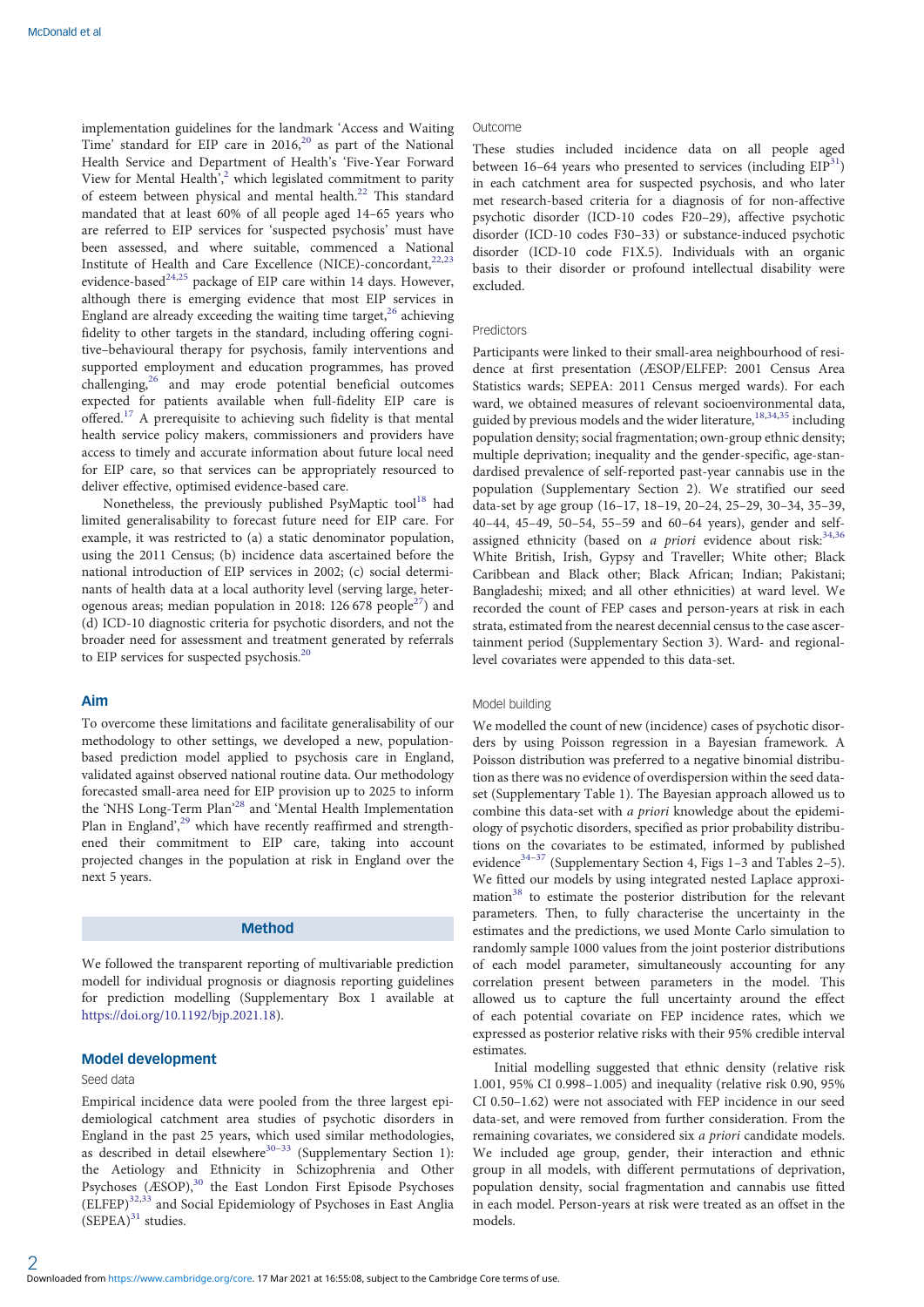## Out-of-sample prediction

#### Denominator and socioenvironmental data

We estimated the projected population at risk, aged 16–64 years, for all Census merged wards in England ( $N = 7678$ ) between 2017– 2025, stratified by age group, gender and ethnicity (as before). Projected population estimates up to 2025 were obtained from demographic forecasts with an established methodology, 39,40 using 2011 Census data as a baseline, accounting for year-on-year changes in birth and death rates, immigration and emigration flows, and including assumptions about the impact of Brexit beyond 2020<sup>40</sup> (Supplementary Section 5). Population projections for the City of London (four wards) and Isles of Scilly (one ward) were excluded because of substantial overestimation of the ward population, when compared with Office for National Statistics  $2017$  mid-year population estimates. $41$  For socioenvironmental covariates, we used the latest available routine data at the time of model development for deprivation  $(2015)^{42}$  $(2015)^{42}$  $(2015)^{42}$  social fragmentation  $(2011)$ , population density (re-estimated for each year between 2017–2025, based on ward-level projected populations) and regional cannabis prevalence  $(2014)^{43}$  $(2014)^{43}$  $(2014)^{43}$  (Supplementary Section 2).

## FEP prediction

Posterior relative risk coefficients from each model were applied to the projected denominator data in a given year (2017–2025) at ward level, to estimate the predicted number of incident FEP cases in each age-gender-ethnic stratum in each ward. Within our Bayesian framework, we performed 1000 model simulations, sampling from the posterior distribution to yield the mean predicted FEP cases per stratum, and corresponding 95% confidence interval, derived from the 2.5% and 97.5% quantiles. This allowed us to aggregate prediction data to Clinical Commissioning Group (CCG) level and the national level by gender, broad age group (16–64, 16–35 and 36–64 years; consistent with those most relevant to EIP care in England) and ethnicity for any given year (2017– 2025) (Supplementary Section 6). CCGs are autonomous, clinically led, statutory National Health Services (NHS) bodies responsible for the planning and commissioning of health services in local areas.<sup>44</sup>

## Model validation

## Apparent validation

Apparent validity of the six candidate models was evaluated with the deviance information criterion (DIC), with a smaller value indicating better fit.<sup>34,45</sup>

#### External validation

To externally validate our models, we compared predicted FEP data based on the 2017 denominator population, with observed national data available from NHS Digital's Mental Health Services Dataset (MHSDS) in the closest (financial) year available (April 2017 to March 2018; henceforth '2017'). Comparisons were matched for the EIP age range served by each CCG in 2017 (Supplementary Section 7).<sup>[46](#page-8-0)</sup> The MHSDS records data from all health records for people in contact with mental health services in England. From this data-set, we extracted data for each CCG in England ( $N =$ 207) on the total number of new people (a) referred to mental health services for suspected psychosis; (b) accepted for assessment by EIP services; (c) who commenced EIP treatment for FEP and (d) who were probable FEP cases, based on empirical evidence that approximately 14% of those who commenced treatment for FEP in EIP services do not go onto to fulfil operationalised criteria for ICD-10 psychotic disorder.<sup>[31](#page-8-0)</sup> Those not meeting criteria for probable FEP in categories a–c implicitly included people meeting the

clinical high risk for psychosis (CHR-P) criteria, who are not currently separately disaggregated within the MHSDS data-set. Formal definitions of each of these nested levels, henceforth referred to as referred/assessed/treated/probable FEP case-loads, are given in Supplementary Section 7.

We inspected external validity at the CCG level by estimating correlation coefficients (r) between observed and predicted probable FEP counts, the  $r^2$  statistic and root-mean-square error (RMSE), with higher  $r^2$  and lower RMSE indicating better model fit. We inspected calibration plots of predicted versus observed FEP counts and compared the difference in predicted and observed FEP counts, expressed as a rate per 100 000 person-years at the CCG level. At the national level, we compared the difference between predicted and observed case-loads, expressed as a percentage, for the total count and by broad age group, gender and ethnic group. Choice of our best-fitting model was determined by consensus agreement between our authorship group, after evaluation of all apparent and external validation metrics.

#### Missing data

We excluded two CCGs from external validation (NHS Birmingham & CrossCity CCG and NHS Sandwell and West Birmingham CCG) because of problems with data validity in the MHSDS during this reporting period (C. Money, personal communication, 2019). These CCGs were reinstated for prediction forecasting (see below) between 2019 and 2025. MHSDS data were complete with respect to national- and CCG-level totals and by broad age group (16–35 and 36–64 years). Ten (0.1%) observed probable FEP cases were missing information on gender, and were excluded from gender-specific validation. Ethnicity data were missing for 820 (10.2%) observed probable FEP cases, which would have affected model validity by ethnicity without imputation, which we handled via imputation in sensitivity analyses (Supplementary Section 8).

## Forecasting

Our best-fitting model was used to forecast predicted probable FEP case-loads in England between 2019–2025, using the relevant denominator projections for each year. Predictions and their 95% confidence intervals, stratified by broad age group, gender and ethnicity, were aggregated to 2019 CCG and national levels for dissemination. We also forecasted new referred, assessed and treated caseloads (implicitly including CHR-P individuals) per annum by multiplying predicted probable FEP case-loads by the ratios derived from the observed data in the 2017 MHSDS (Supplementary Section 9). All prediction forecasts were expressed as incidence counts, and rates per 100 000 persons-years.

## **Software**

Data-set generation and validation were performed in Stata version 15 for Windows, $47$  prediction modelling was conducted with the integrated nested Laplace approximation package in R version 3.5 for Windows (R Foundation, Austria; see [https://www.r-project.](https://www.r-project.org/) [org/](https://www.r-project.org/)),<sup>38</sup> and out-of-sample prediction using matrix multiplication was performed in R.<sup>[48](#page-8-0)</sup>

## Ethics

The authors assert that all procedures contributing to this work comply with the ethical standards of the relevant national and institutional committees on human experimentation, and with the Helsinki Declaration of 1975, as revised in 2008. All procedures involving human patients were approved by NHS Health Research Authority (approval reference 19/HRA/0145). Consent was not required for this study, which was based on secondary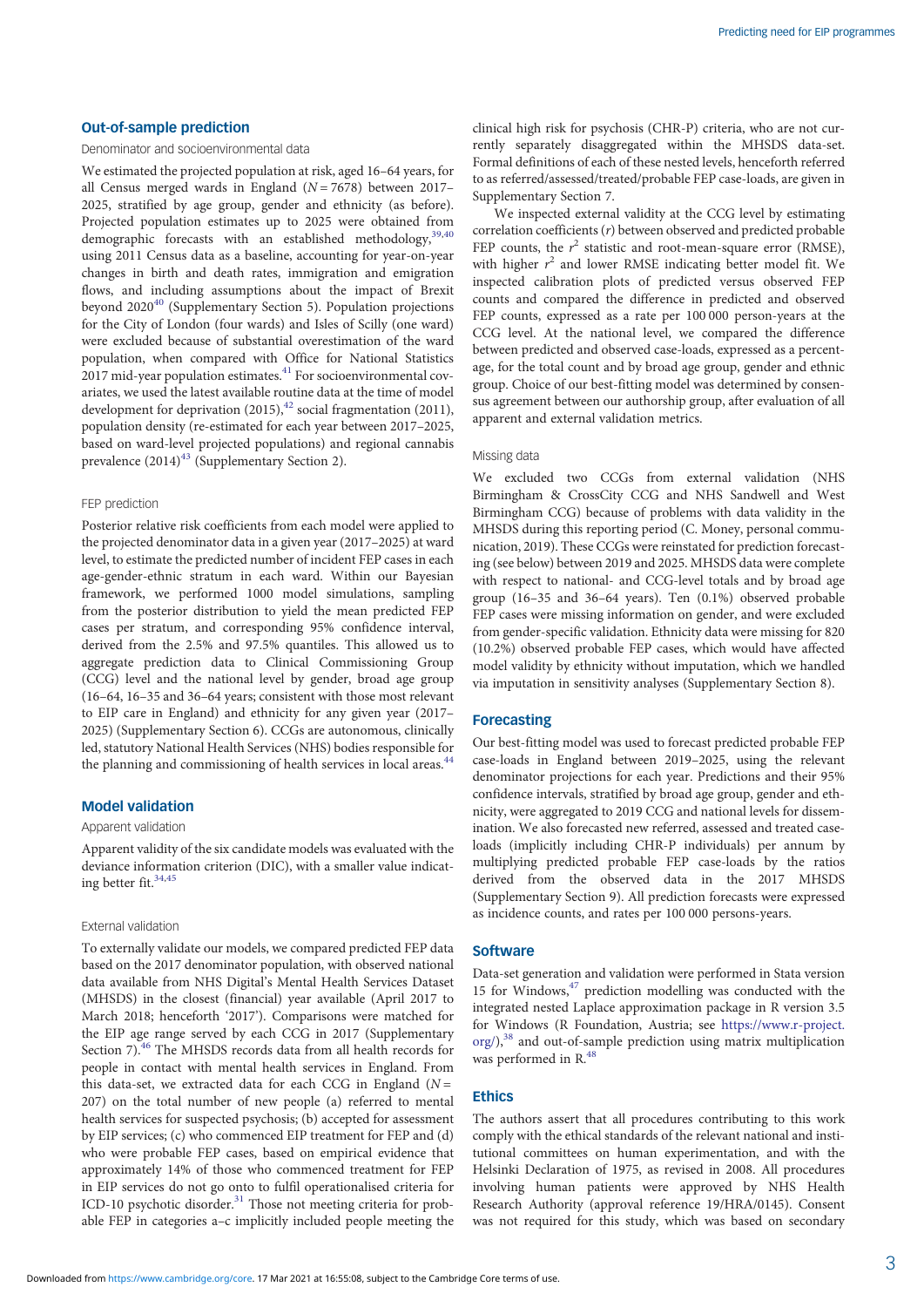<span id="page-3-0"></span>

| Table 1 Summary of FEP data from the ÆSOP, ELFEP and SEPEA studies                                                                                                                     |                   |                          |                          |                    |                    |  |  |  |
|----------------------------------------------------------------------------------------------------------------------------------------------------------------------------------------|-------------------|--------------------------|--------------------------|--------------------|--------------------|--|--|--|
|                                                                                                                                                                                        |                   |                          |                          |                    |                    |  |  |  |
|                                                                                                                                                                                        | ÆSOP <sup>a</sup> | <b>ELFEP<sup>a</sup></b> | <b>SEPEA<sup>a</sup></b> | <b>Total cases</b> | Total person-years |  |  |  |
| Person-years at risk                                                                                                                                                                   | 1653020           | 840 587                  | 2021772                  |                    | 4515379            |  |  |  |
| Total                                                                                                                                                                                  | 551 (33.6)        | 428 (26.1)               | 659 (40.2)               | 1638 (100.0)       |                    |  |  |  |
| Age group, years                                                                                                                                                                       |                   |                          |                          |                    |                    |  |  |  |
| $16 - 17$                                                                                                                                                                              | 22(4.0)           |                          | 77 (11.7)                | 99 (6.0)           | 226 029 (5.0)      |  |  |  |
| $18 - 19$                                                                                                                                                                              | 51 (9.3)          | 37(8.6)                  | 110 (16.7)               | 198 (12.1)         | 303 055 (6.7)      |  |  |  |
| $20 - 24$                                                                                                                                                                              | 119 (21.6)        | 91 (21.3)                | 232 (35.2)               | 442 (27)           | 851 113 (18.8)     |  |  |  |
| $25 - 29$                                                                                                                                                                              | 107 (19.4)        | 116(27.1)                | 142 (21.6)               | 365 (22.3)         | 890 523 (19.7)     |  |  |  |
| $30 - 34$                                                                                                                                                                              | 90 (16.3)         | 63 (14.7)                | 86 (13.1)                | 239 (14.6)         | 860 693 (19.1)     |  |  |  |
| $35 - 39$                                                                                                                                                                              | 60 (10.9)         | 43 (10.1)                | 12(1.8)                  | 115(7.0)           | 418 069 (9.3)      |  |  |  |
| $40 - 44$                                                                                                                                                                              | 37(6.7)           | 28 (6.5)                 |                          | 65(4.0)            | 257 386 (5.7)      |  |  |  |
| $45 - 49$                                                                                                                                                                              | 21(3.8)           | 23(5.4)                  |                          | 44(2.7)            | 208 330 (4.6)      |  |  |  |
| $50 - 54$                                                                                                                                                                              | 18(3.3)           | 11(2.6)                  |                          | 29(1.8)            | 198 414 (4.4)      |  |  |  |
| $55 - 59$                                                                                                                                                                              | 14(2.5)           | 10(2.3)                  |                          | 24(1.5)            | 157 696 (3.5)      |  |  |  |
| $60 - 64$                                                                                                                                                                              | 12(2.2)           | 6(1.4)                   |                          | 18(1.1)            | 144 071 (3.2)      |  |  |  |
| Gender                                                                                                                                                                                 |                   |                          |                          |                    |                    |  |  |  |
| Female                                                                                                                                                                                 | 231 (41.9)        | 169 (39.5)               | 222 (33.7)               | 622 (38.0)         | 2 240 659 (49.6)   |  |  |  |
| Male                                                                                                                                                                                   | 320 (58.1)        | 259 (60.5)               | 437 (66.3)               | 1016 (62.0)        | 2 274 720 (50.4)   |  |  |  |
| Ethnicity                                                                                                                                                                              |                   |                          |                          |                    |                    |  |  |  |
| White British, Irish and Traveller                                                                                                                                                     | 262 (47.6)        | 98 (22.9)                | 498 (75.6)               | 858 (52.4)         | 3 288 403 (72.8)   |  |  |  |
| White other                                                                                                                                                                            | 32(5.8)           | 56 (13.1)                | 60(9.1)                  | 148 (9.0)          | 354 296 (7.8)      |  |  |  |
| <b>Black Caribbean</b>                                                                                                                                                                 | 126 (22.9)        | 70 (16.4)                | 10(1.5)                  | 206 (12.6)         | 168 884 (3.7)      |  |  |  |
| <b>Black African</b>                                                                                                                                                                   | 69 (12.5)         | 67(15.7)                 | 22(3.3)                  | 158 (9.7)          | 172731 (3.8)       |  |  |  |
| Indian                                                                                                                                                                                 | 10(1.8)           | 25(5.8)                  | 2(0.3)                   | 37(2.3)            | 108 359 (2.4)      |  |  |  |
| Pakistani                                                                                                                                                                              | 8(1.5)            | 16(3.7)                  | 17(2.6)                  | 41(2.5)            | 69 373 (1.5)       |  |  |  |
| Bangladeshi                                                                                                                                                                            | 1(0.2)            | 64 (15.0)                | 6(0.9)                   | 71(4.3)            | 114 754 (2.5)      |  |  |  |
| Mixed                                                                                                                                                                                  | 21(3.8)           | 18 (4.2)                 | 18(2.7)                  | 57(3.5)            | 97 289 (2.2)       |  |  |  |
| Other                                                                                                                                                                                  | 22(4.0)           | 14(3.3)                  | 26(4.0)                  | 62(3.8)            | 141 290 (3.1)      |  |  |  |
| EED first opisode psychosis: ÆSOD, Aetiology and Ethnicity in Schizophropia and Other Developeds study: ELEED East London Eirst Enjsode Developeds tudy: SEDEA, Social Enjdemiology of |                   |                          |                          |                    |                    |  |  |  |

FEP, first-episode psychosis; ÆSOP, Aetiology and Ethnicity in Schizophrenia and Other Psychoses study; ELFEP, East London First Episode Psychoses study; SEPEA, Social Epidemiology of Psychoses in East Anglia study.

use of aggregated, anonymised data from the ÆSOP, ELFEP and SEPEA studies and similarly aggregated NHS MHSDS data.

# **Results**

## Seed data sample characteristics

From our seed data-set, we included 1638 cases of FEP from 4 515 379 person-years at risk (Table 1). As typical of FEP incidence samples, $34$  most cases were male (62%), younger than 30 years old at first contact (ÆSOP 54%, ELFEP 57%) and with an overrepresentation of participants from Black and minority ethnic backgrounds relative to the local at-risk population (varying from 24% in SEPEA<sup>49</sup> to 77% in ELFEP<sup>33</sup>).

#### Apparent validation

Apparent validation of our models suggested that inclusion of arealevel predictors [\(Table 2,](#page-4-0) models 2–6, DIC 11 531.88–11 539.75) improved model fit over a model fitted solely with individual-level covariates (model 1: DIC 11 614.04); DIC values were equivocal for models 2 and 4–6 [\(Table 2\)](#page-4-0). Full model parameter specifications (Supplementary Table 6) showed elevated posterior relative risk for young men and several ethnic minority groups, particularly people of Black Caribbean (relative riskmodel 4 4.80, 95% CI 4.08–5.63) and Black African (relative risk $_{\rm model\ 4}$  3.33, 95% CI 2.78–3.97) ethnicity, consistent with the available literature. $34$  Population density was weakly associated with FEP incidence (relative risk<sub>model 5</sub> 1.06, 95% CI 0.99–1.12). Deprivation showed a non-linear relationship with FEP incidence, with exponentially higher rates at increasingly levels of deprivation (Supplementary Fig. 3). In contrast to expectations, a 1-s.d. increase in social fragmentation was associated with lower incidence (relative risk<sub>model 4</sub> 0.92, 95% CI 0.87-0.97). As expected, and driven by prior information,<sup>[35](#page-8-0)</sup> lifetime self-reported cannabis use was strongly associated with psychosis incidence (relative risk<sub>model 4</sub> 1.41, 95% CI 1.16-1.72).

# External validation

#### National level

In 2017, 22 803 new referrals for suspected psychosis were recorded in the MHSDS across the 205 CCG included for validation; 89.9%  $(n = 20 492)$  were subsequently accepted for EIP assessment, 35.2% ( $n = 9346$ ) commenced EIP treatment and 35.2% ( $n = 8038$ ; 86% of the treated case-load) met our definition of probable FEP. For the same period, model 4 (individual covariates, deprivation, social fragmentation and cannabis prevalence) predicted 8112 FEP cases per annum (95% CI 7623–8597), giving the lowest error of any model at the national level  $(n = +74, +0.92\%)$ , compared with the observed probable FEP case-load [\(Table 2\)](#page-4-0).

All models performed similarly against national observed probable FEP case-loads stratified by major age group, gender and ethnic group (Supplementary Tables 7–9). Model 4 [\(Table 3](#page-5-0)), for example, showed good accuracy by gender ([Table 3](#page-5-0)) and ethnicity after imputation for missing observed data (Supplementary Section 8 and Table 9). Nonetheless, all models tended to underpredict FEP case-loads aged 16–35 years (e.g. model 4:  $n = -541, -9.2%$ ), and, correspondingly, overpredicted case-loads aged 36–64 years (e.g. model 4:  $n = +615, +29.0\%$  compared with observed probable FEP case-loads in the MHSDS data-set.

# CCG level

At the CCG level, fit indices [\(Table 2](#page-4-0)) suggested that models 2–6 (with area-level covariates) provided a better fit to the data than model 1 (individual-level covariates only). Differences in fit indices between models for models 2–6 were small, although model 4 was associated

a. Study age ranges: ÆSOP, 16–64 years; ELFEP, 18–64 years; SEPEA, 16–35 years.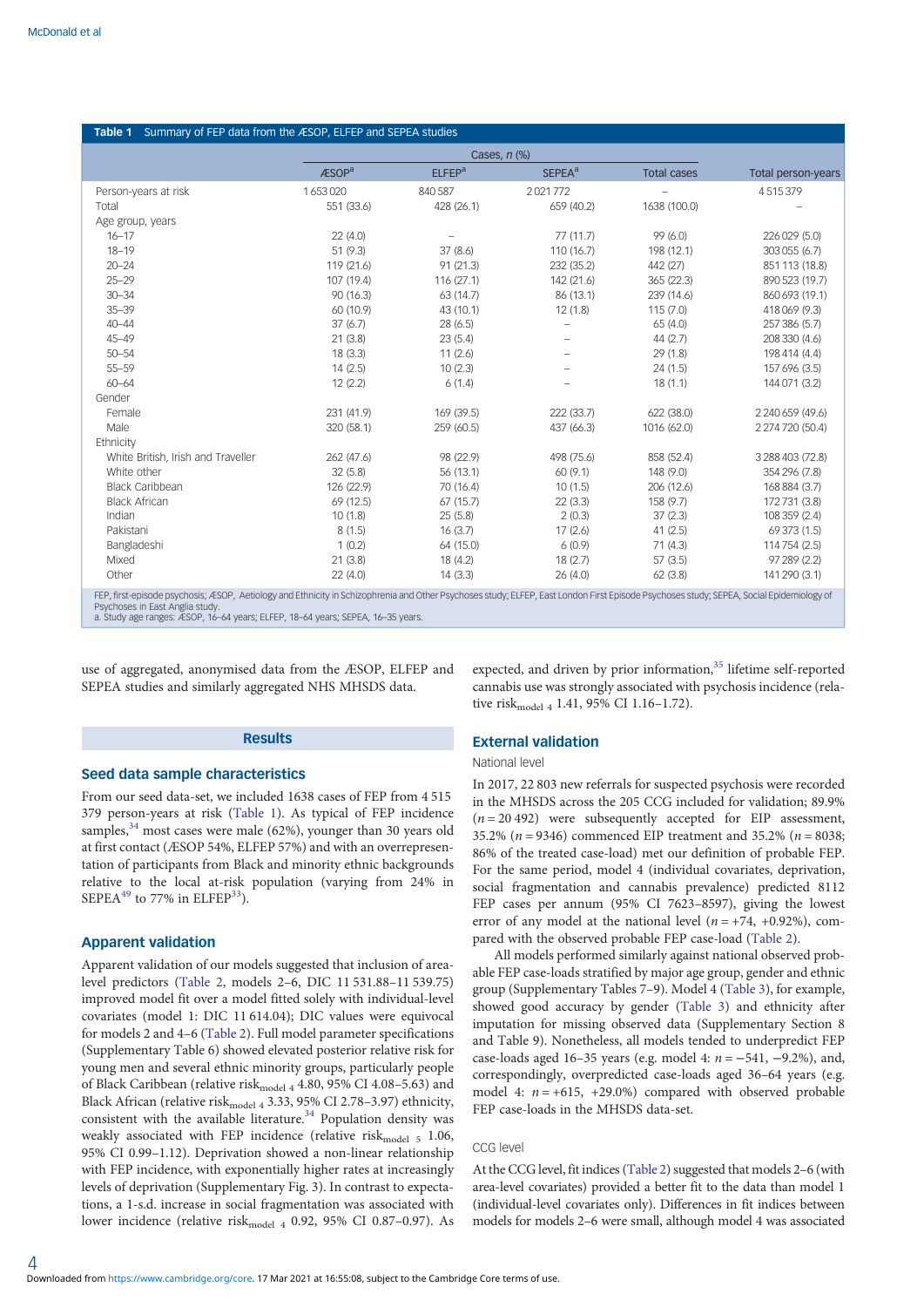<span id="page-4-0"></span>

|                                          | Model 1                               | Model 2                                           | Model 3                                         | Model 4                      | Model 5                            | Model 6                           |  |
|------------------------------------------|---------------------------------------|---------------------------------------------------|-------------------------------------------------|------------------------------|------------------------------------|-----------------------------------|--|
| Covariates                               | Age, gender, age×gender,<br>ethnicity | Model 1 plus deprivation, social<br>fragmentation | Model 1 plus deprivation,<br>population density | Model 2 plus cannabis<br>use | Model 4 plus population<br>density | Model 2 plus populatio<br>density |  |
| Apparent validity                        |                                       |                                                   |                                                 |                              |                                    |                                   |  |
| Model DIC                                | 11 614.04                             | 11 533.86                                         | 11 539.75                                       | 11 533.72                    | 11531.93                           | 11531.88                          |  |
| External validity                        |                                       |                                                   |                                                 |                              |                                    |                                   |  |
| National level                           |                                       |                                                   |                                                 |                              |                                    |                                   |  |
| Observed cases, $a_n$                    | 8038                                  | 8038                                              | 8038                                            | 8038                         | 8038                               | 8038                              |  |
| Predicted cases, n (95% CI) <sup>b</sup> | 8984 (8497 to 9460)                   | 8137 (7642 to 8637)                               | 8362 (7907 to 8851)                             | 8112 (7623 to 8597)          | 8187 (7722 to 8707)                | 8205 (7716 to 8763)               |  |
| Difference, n (%)                        | 946 (11.77)                           | 99 (1.24)                                         | 324 (4.04)                                      | 74 (0.92)                    | 149 (1.85)                         | 167 (2.08)                        |  |
| CCG level $(n = 205)^c$                  |                                       |                                                   |                                                 |                              |                                    |                                   |  |
| <b>RMSE</b>                              | 23.56                                 | 20.95                                             | 21.55                                           | 20.94                        | 21.29                              | 21.32                             |  |
| $R^2$                                    | 0.49                                  | 0.54                                              | 0.54                                            | 0.54                         | 0.53                               | 0.53                              |  |
| Correlation coefficient, R               | 0.70                                  | 0.74                                              | 0.74                                            | 0.74                         | 0.73                               | 0.73                              |  |
| Calibration slope, $\beta$ (s.e.)        | 0.66(0.05)                            | 0.64(0.04)                                        | 0.69(0.04)                                      | 0.64(0.04)                   | 0.64(0.04)                         | 0.64(0.04)                        |  |
| Calibration intercept                    | 18.08                                 | 14.90                                             | 14.21                                           | 14.84                        | 15.00                              | 15.03                             |  |
| Rate difference per 100 000 person-      |                                       |                                                   |                                                 |                              |                                    |                                   |  |
| years between predicted and              |                                       |                                                   |                                                 |                              |                                    |                                   |  |
| observed, n (%) <sup>d</sup>             |                                       |                                                   |                                                 |                              |                                    |                                   |  |
| $<-20$                                   | 13 (6.34)                             | 15(7.32)                                          | 14 (6.83)                                       | 15(7.32)                     | 15 (7.32)                          | 15(7.32)                          |  |
| $-20$ to $-11$                           | 24 (11.71)                            | 21 (10.24)                                        | 22 (10.73)                                      | 22 (10.73)                   | 23 (11.22)                         | 23 (11.22)                        |  |
| $-10$ to 10                              | 109 (53.17)                           | 123 (60.00)                                       | 122 (59.51)                                     | 123 (60.00)                  | 121 (59.02)                        | 121 (59.02)                       |  |
| 11 to 20                                 | 35 (17.07)                            | 35 (17.07)                                        | 35 (17.07)                                      | 34 (16.59)                   | 35 (17.07)                         | 35 (17.07)                        |  |
| $>20$                                    | 24 (11.71)                            | 11(5.37)                                          | 12 (5.85)                                       | 11(5.37)                     | 11(5.37)                           | 11(5.37)                          |  |

DIC, deviance information criterion; RMSE, root-mean-square error; MHSDS, Mental Health Services Dataset; CCG, Clinical Commissioning Group.

a. Observed data from NHS Digital MHSDS for the financial year April 2016 – March 2017.

b. Predicted data were age-matched to observed MHSDS data, according to the corresponding age range served by each CCG as reported in the Early Intervention in Psychosis Network national audit for the same period (see Sup

Model 2 plus population density

c. Out of 207 CCGs, 205 were included in validation statistics; two CCGs were excluded because of reliability concerns over the observed MHSDS data.<br>d. Number and percentage of CCGs where difference between the observed an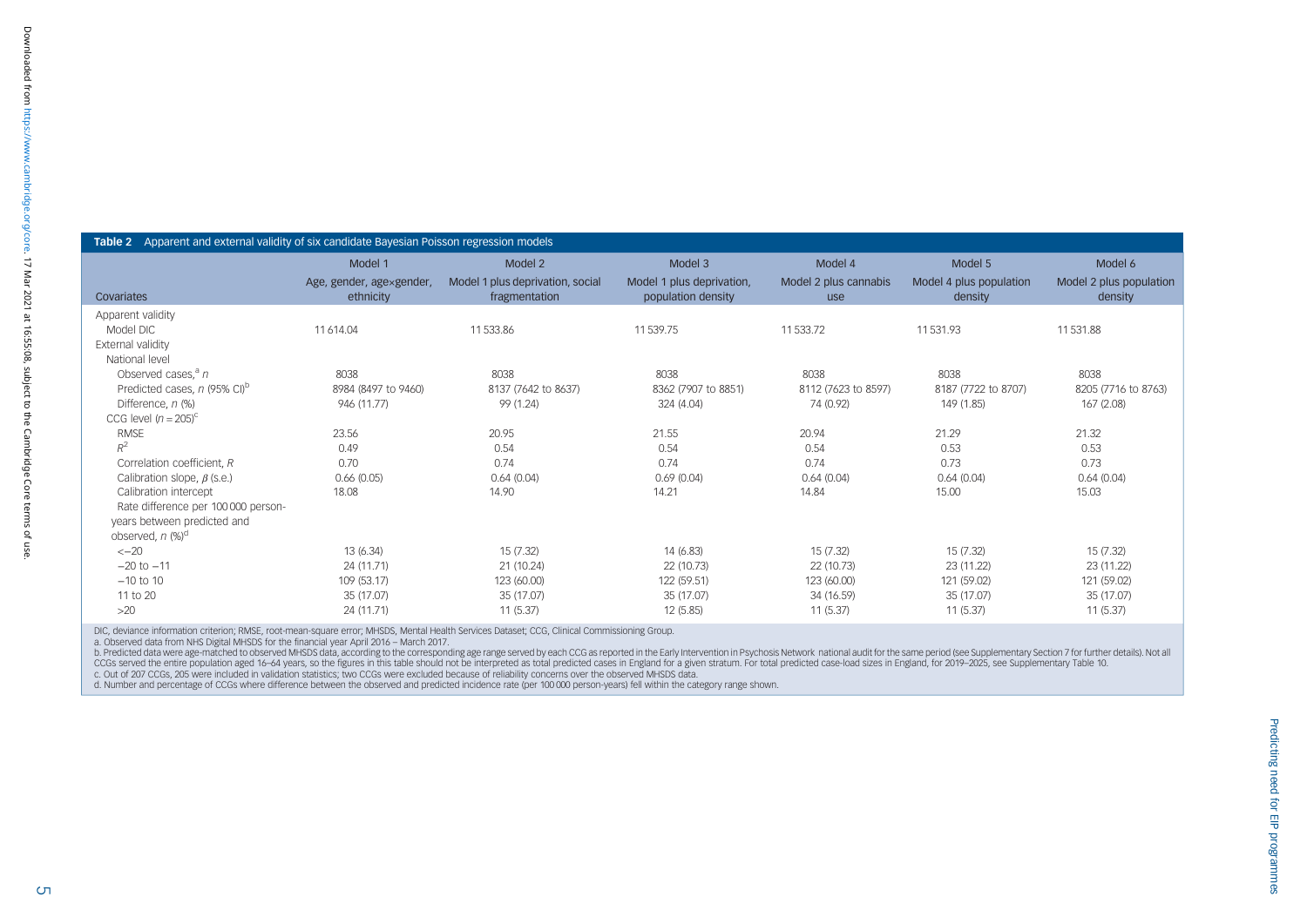# <span id="page-5-0"></span>Table 3 Predicted counts and incidence rates of new FEP (model 4) and corresponding observed data in the MHSDS in 2017<sup>a</sup>

|                                             |                                         | Observed probable<br>FEP (MHSDS) |        | Predicted FEP (PsyMaptic-A model 4) |                  |        | <b>Difference</b><br>(predicted<br>minus<br>observed) |                |          |
|---------------------------------------------|-----------------------------------------|----------------------------------|--------|-------------------------------------|------------------|--------|-------------------------------------------------------|----------------|----------|
|                                             | 2017 Population at<br>risk <sup>b</sup> |                                  | Cases  | Rate                                | Cases            |        | Rate (95% CI)                                         |                |          |
|                                             |                                         | $\overline{n}$                   | %      |                                     | n (95% CI)       | %      |                                                       | $\overline{n}$ | %        |
| Total, age-matched<br>Age, years            | 32 125 420                              | 8038                             | 100.00 | 25.02                               | 8112 (7623-8597) | 100.00 | 25.25 (23.73-26.76)                                   | 74             | 0.92     |
| $16 - 35$                                   | 14 333 850                              | 5919                             | 73.64  | 41.29                               | 5378 (5078-5695) | 66.30  | 37.52 (35.42-39.73)                                   | $-541$         | $-9.15$  |
| $36 - 64$                                   | 17791569                                | 2119                             | 26.36  | 11.91                               | 2734 (2424-3053) | 33.70  | 15.37 (13.63-17.16)                                   | 615            | 29.02    |
| Gender                                      |                                         |                                  |        |                                     |                  |        |                                                       |                |          |
| Female                                      | 16 046 762                              | 3240                             | 40.31  | 20.19                               | 3178 (2899-3467) | 39.18  | 19.8 (18.06-21.61)                                    | $-62$          | $-1.92$  |
| Male                                        | 16078658                                | 4790                             | 59.59  | 29.79                               | 4934 (4597-5284) | 60.82  | 30.69 (28.59-32.86)                                   | 144            | 3.00     |
| Unknown <sup>c</sup>                        |                                         | 10                               | 0.12   |                                     |                  |        |                                                       |                |          |
| Ethnicity                                   |                                         |                                  |        |                                     |                  |        |                                                       |                |          |
| White British, White Irish and<br>Traveller | 23 997 617                              | 4684                             | 58.27  | 19.52                               | 4570 (4235-4907) | 56.33  | 19.04 (17.65-20.45)                                   | $-114$         | $-2.44$  |
| White other                                 | 2 474 534                               | 531                              | 6.61   | 21.46                               | 767 (652-897)    | 9.45   | 30.99 (26.36-36.26)                                   | 236            | 44.43    |
| <b>Black Caribbean</b>                      | 538 118                                 | 370                              | 4.60   | 68.76                               | 538 (471-619)    | 6.63   | 99.95 (87.53-115.11)                                  | 168            | 45.36    |
| <b>Black African</b>                        | 787 915                                 | 323                              | 4.02   | 40.99                               | 593 (496-688)    | 7.31   | 75.22 (62.93-87.31)                                   | 270            | 83.49    |
| Indian                                      | 1060364                                 | 144                              | 1.79   | 13.58                               | 281 (202-386)    | 3.47   | 26.54 (19.09-36.37)                                   | 137            | 95.43    |
| Pakistani                                   | 705815                                  | 237                              | 2.95   | 33.58                               | 370 (272-505)    | 4.56   | 52.39 (38.52-71.49)                                   | 133            | 56.03    |
| Bangladeshi                                 | 278 900                                 | 109                              | 1.36   | 39.08                               | 125 (96-156)     | 1.54   | 44.77 (34.52-55.82)                                   | 16             | 14.56    |
| Mixed                                       | 728 404                                 | 249                              | 3.10   | 34.18                               | 489 (368-615)    | 6.03   | 73.33 (56.43-94.26)                                   | 240            | 96.36    |
| Other                                       | 1553752                                 | 570                              | 7.09   | 36.69                               | 380 (295-476)    | 4.68   | 27.38 (21.57-34.91)                                   | $-190$         | $-33.42$ |
| Unknown <sup>c</sup>                        |                                         | 820                              | 10.20  |                                     |                  |        |                                                       | $-820$         | $-10.20$ |

Rate shows the incidence rate per 100 000 person-years. FEP, first-episode psychosis; MHSD, Mental Health Services Dataset; CCG, Clinical Commissioning Group.<br>a. Predicted data were age-matched to observed MHSDS data, acco interpreted as total predicted cases in England for a given stratum. For total predicted case-load sizes in England, for 2019–2025, see Supplementary Table 10.<br>b. Reflects the total population according to age ranges accep

with lowest RMSE and joint-highest  $r^2$  correlation coefficients (with models 2 and 3). For all models, calibration slopes were positive (e. g. model 4:  $\beta$  = 0.64; s.e. 0.04; [Table 2](#page-4-0), Supplementary Fig. 4), indicating good agreement between observed and predicted probable FEP case-loads. For model 4, 60% (123 of 205) of predicted probable FEP case-loads at the CCG level were within ±10 cases per 100 000 person-years of the observed case-loads, with 87% (179 of 205) within ±20 cases per 100 000 person-years [\(Table 2\)](#page-4-0).

#### Candidate model selection

Models 2–6 generally yielded similar apparent and external validation indices, but we interpreted model 4 as performing most consistently across all parameters [\(Tables 2](#page-4-0) and 3). Visual inspection of maps of observed and predicted FEP case-loads for CCGs in 2017 indicated good apparent validity (Supplementary Fig. 5), although some spatial variation in differences remained evident, particularly in South England (Supplementary Fig. 6c).

## Forecasting

Using model 4, we forecasted referred, assessed, treated and probable FEP case-loads in England between 2019 and 2025, based on population projections for each year (Supplementary Fig. 7 and Table 10). For 2020, our model predicted a new referred case-load of 24 499 (95% CI 22 930–25 991), an assessed case-load of 22 033 (95% CI 20 622–23 375), a treated case-load of 10 516 (95% CI 9843–11 157) and a probable FEP case-load of 9066 (95% CI 8485–9618) aged 16–64 years (predicted probable FEP incidence rate of 25.2 cases per 100 000 person-years, 95% CI 23.6–26.8). Between 2019 and 2025, predicted treated case-loads increased by 6.2%, on average, but we could not exclude the possibility of no change or a small decline in case-loads over time (95% CI −3.2% to 15.6%; Supplementary Table 10).

Forecasted FEP incidence varied geographically (for example, in 2020, see [Fig. 1](#page-6-0)), with higher rates in CCGs serving most major conurbations, including Greater London, Greater Manchester, Bradford and Birmingham and the Midlands (Supplementary Table 1[1](#page-3-0)). We also predicted that some CCGs with relatively low predicted incidence rates would have large predicted counts of cases (i.e. new case-load sizes), given the large at-risk populations and geographical areas they served (Supplementary Table [12](#page-4-0)). Complete forecast prediction data at CCG and national levels for 2019–2025 is available at [www.psymaptic.org](https://www.psymaptic.org) via an open-access web visualisation platform and downloadable data-sets.

## **Discussion**

#### Principal findings

We developed and validated a population-level prediction model to forecast need for mental healthcare, here applied to referral to, assessment by and treatment for suspected psychosis in EIP services in England, using robust epidemiological data and small-area population projections. Our best-fitting model yielded acceptable validity against observed routine data on probable FEP at the CCG level in England for 2017, from which we extrapolated predictions up to 2025 based on small-area population forecasts. Our model also forecasted additional levels of need generated by referred, assessed and treated case-loads to provide a comprehensive, evidence-based tool for EIP planning, consistent with the timeframe of the 'NHS Long-Term Plan<sup>[28](#page-8-0)</sup> and 'Mental Health Implementation Plan<sup>2[29](#page-8-0)</sup>

## Strengths and weaknesses

Our model has a number of strengths. We synthesised robust epidemiological data on psychosis risk, prior knowledge and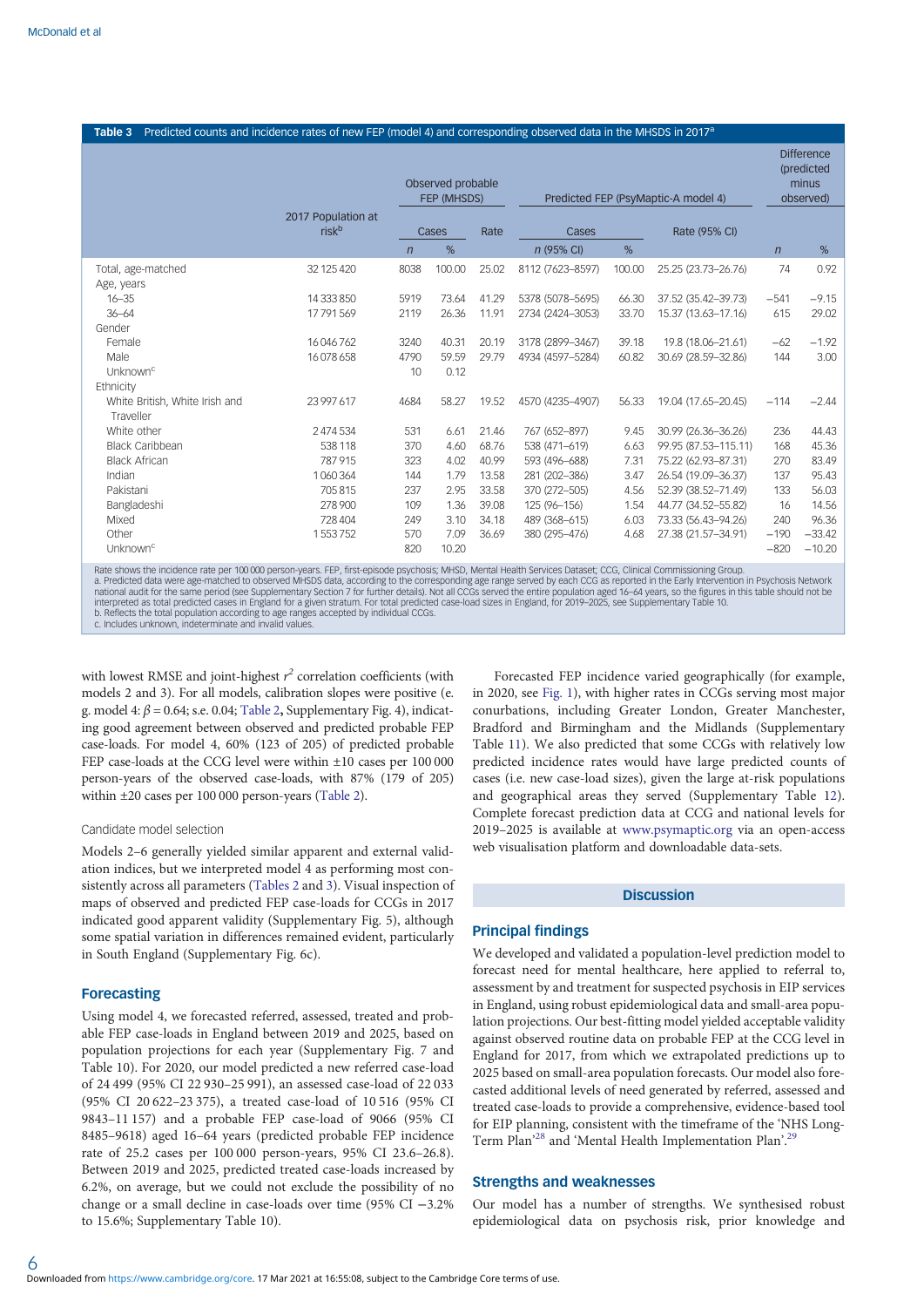<span id="page-6-0"></span>

Fig. 1 Visualisation of predicted incidence rates of FEP per 100 000 person-years by age and geographical level in England, 2020. Predicted incidence rate per 100 000 person-years at the CCG level for people aged (A) 16–35 years, (B) 36–64 years, (C) 16–64 years and (D) at ward level for people aged 16–64 years. Predictions were not produced for five Census merged wards (Isles of Scilly [one ward] and all four wards within City of London) because of inaccurate population estimates, and values are not shown in (D). CCC, Clinical Commissioning Group; FEP, first-episode psychosis.

small-area variation in social and environmental factors, to validate an a priori set of candidate models against national routine data at the CCG level. Using Bayesian inference to model uncertainty around these predictions allowed us to forecast expected need for psychosis care in England up to 2025, within tolerable parameter estimates.

Prediction models are influenced by their underlying assumptions and limitations. Four issues are of particular note. First, our seed data included incident cases from approximately 10% of 2011 Census merged wards ( $n = 751$  of 7678), covering 14.5% of CCGs in England. Predictions could be less accurate in areas that have very different sociodemographic or socioeconomic characteristics from those in our seed data-set regions. However, our best-fitting model displayed acceptable external validity to a national data-set at the CCG level, for total, gender- and ethnicity-specific case-loads in people aged 16–64 years. Second, our models under- and overestimated probable FEP case-loads in people aged 16–35 and 36–64 years, respectively, compared with observed data. This may have arisen from inclusion of epidemiological data in our seed data-set collected before the introduction of EIP services in England; $30,33$  there is some evidence that age at first contact with mental health services may have fallen since their introduction.<sup>[31](#page-8-0)</sup> Third, external validity of our models was reliant on the reliability and validity of observed FEP data from the MHSDS. Sensitivity analyses allowed us to validate our models in the presence of missing observed data on ethnicity.

Uncertainty in either our predictions or the observed data could explain deviance in our calibration plots at the CCG level. Since the MHSDS only provides information on who commenced EIP treatment, and not the subset of individuals who met diagnostic criteria for FEP, we revised observed treated case-loads downward by 14% to obtain a comparable FEP sample, in line with empirical evi-dence.<sup>[31](#page-8-0)</sup> This highlights the importance of recording reliable symptomatic and likely diagnostic outcomes in routine practice. Future models should include explicit predictions of people who meet CHR-P criteria for psychosis, implicitly included in our forecasts of new referred, assessed and treated case-loads per annum, but who could not be disaggregated because there is currently no provision to identify these groups separately in the MHSDS, upon which our forecasts were based. Fourth, our models did not account for predicted need in people aged <16 years (although absolute FEP incidence is rare<sup>50</sup>), or homeless or prison populations.

## Implications

Our Bayesian population-level prediction model could be readily adapted and updated to forecast need beyond 2025, in other countries or for other disorders, where sufficiently reliable risk estimates and denominator data are available. Application to other countries, particularly the devolved nations in the UK, is both vital for public mental health and also offers the opportunity to establish the robustness of our models to populations with potentially different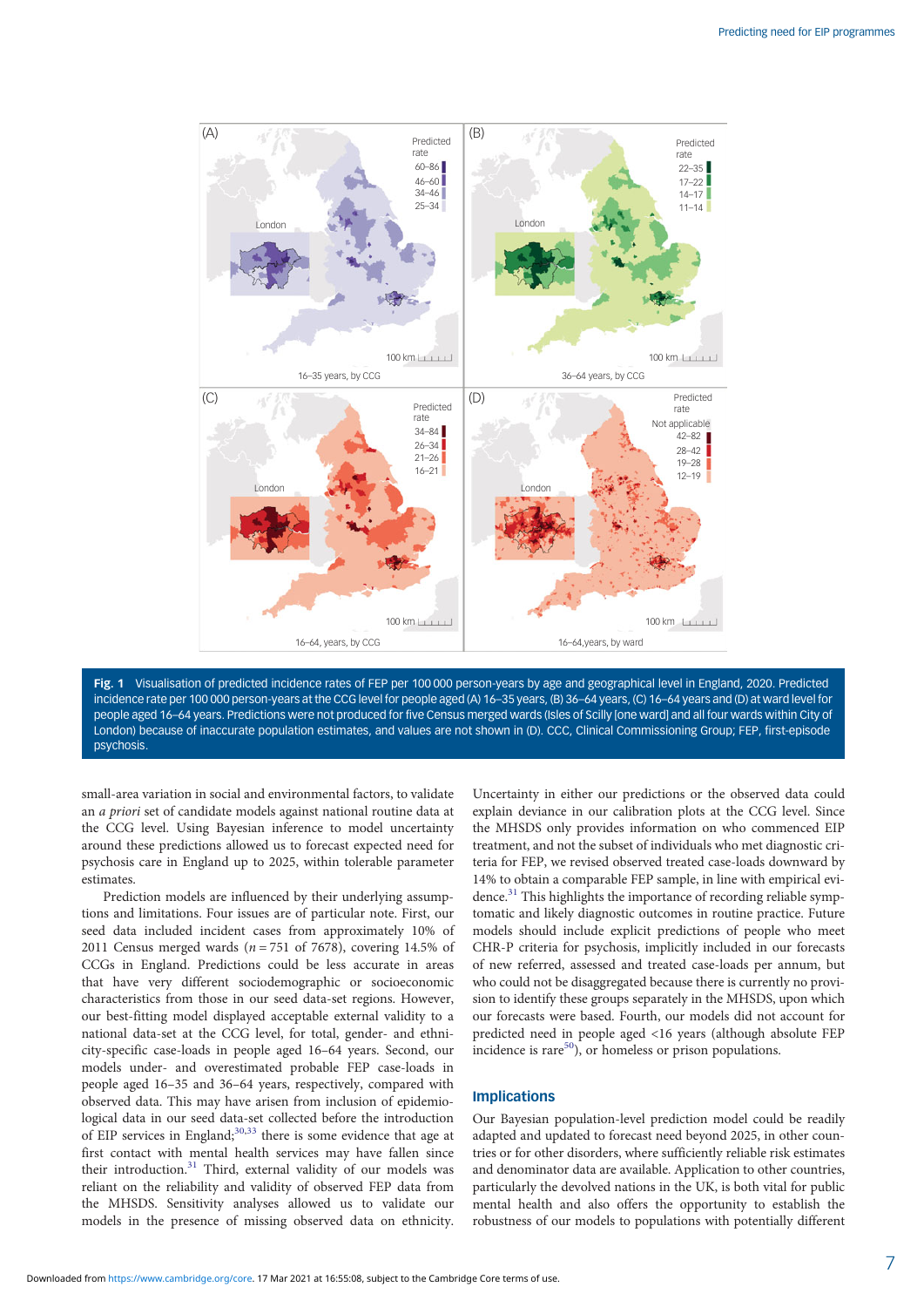<span id="page-7-0"></span>distributions of underlying risk factors for psychosis.<sup>[16](#page-8-0)</sup> Applied to FEP in England, our model provides healthcare commissioners with a decision-making tool to support the allocation of finite resources for EIP services, based on forecasts of need likely to arise in local populations, enhancing an earlier, more limited tool.<sup>[18](#page-8-0)</sup> Providing commissioners with access to evidence-based forecasts of such need should help optimise and fully implement NICE-concordant care for psychosis.<sup>[20,22](#page-8-0)</sup> This would provide the foundation for realising the demonstrable, evidence-based improvements in clinical and social outcomes for individuals experiencing FEP, as well as the cost-effectiveness benefits on which they were established.[24](#page-8-0),[25,51,52](#page-8-0) Moreover, optimal resource allocation in one mental health domain should propagate benefits to other areas of care for which mental health commissioners and planners are responsible. Our predictions also allow care providers to understand the likely sociodemographic and environmental characteristics of their case-loads, which may be useful for providing locally and regionally sensitive modes of care delivery across diverse communities.

Overall, we have developed and validated a generalisable, translational tool that used epidemiological data to forecast accurate estimates of future incidence of first-episode mental health disorders in different communities. The tool currently informs recently-updated NICE guidelines in England for EIP service provision.<sup>53</sup> Our prediction methodology could be readily generalised to other settings or mental health problems underpinned by a precise, reliable epidemiology. Priorities here would include extension to predict people at clinical high risk of psychosis, ongoing recalibration in England, and extension and validation to other countries. Applied to psychosis care in England, our platform provides commissioners and providers with an open-access, evidence-based toolkit to optimise need for EIP care as and when it arises.

Keltie McDonald (D)[,](https://orcid.org/0000-0002-0204-9049) Division of Psychiatry, University College London, UK; Tao Ding, Department of Statistical Sciences, University College London, UK; Hannah Ker, Division of Psychiatry, University College London, UK; Thandiwe Rebecca Dliwayo, Division of Psychiatry, University College London, UK; David P.J. Osborn (D), Division of Psychiatry, University College London, UK; Pia Wohland, School of Earth and Environmental Sciences, University of Queensland, Australia; Hull-York Medical School, University of Hull[,](https://orcid.org/0000-0002-9480-0257) UK; Jeremy W. Coid . Mental Health Center and Psychiatric Laboratory, The State Key Laboratory of Biotherapy, West China Hospital of Sichuan University, China; **Paul French (D)**[,](https://orcid.org/0000-0003-4300-387X) Faculty of Health, Psychology and Social Care, Manchester Metropolitan University, UK; Peter B. Jones, Department of Psychiatry, University of Cambridge, UK; Gianluca Baio, Department of Statistical Sciences, University College London, UK; James B. Kirkbride **D**. Division of Psychiatry, University College London, UK

Correspondence: James B. Kirkbride. Email: [j.kirkbride@ucl.ac.uk](mailto:j.kirkbride@ucl.ac.uk)

First received 14 Jul 2020, final revision 12 Oct 2020, accepted 28 Jan 2021

# Supplementary material

To view supplementary material for this article, please visit <https://doi.org/10.1192/bjp.2021.18>.

#### Data availability

All PsyMaptic-A prediction data are freely available at [www.psymaptic.org](https://www.psymaptic.org). We will share the online platform and the results from this study with NHS England, Clinical Commissioning Groups and national, regional and local EIP service leads for patient benefit. Because of the aggregated nature of the data included in this study, it is not possible to directly contact participants from the original studies included in our seed data-set.

# Acknowledgements

We are very grateful to Jay Nairn, Amy Clark, Carl Money, Thomas Bardsley and Alison Brabban of NHS England, for their expertise and advice. We thank Carl Money and Thomas Bardsley for running our validation scripts on a non-supressed version of the MHSDS data at NHS England. We thank all EIP regional leads for their input into the initial results of the modelling process, which allowed us to further develop and refine our models. We are grateful to Gareth Simons from Cityseer.io, for development of the 'PsyMaptic-A' web visualisation tool. We thank those who participated in the original AESOP, ELFEP and SEPEA studies, whose aggregated data has allowed us to develop a tool to inform future mental health service provision for psychosis in England. Written consent to cite personal communication was obtained from Carl Money, a copy of which is available on our preprint server (<https://osf.io/pqrj9/>).

#### Author contributions

K.M. and T.D. contributed equally as co-first authors. T.D. and G.B. were responsible for development of the statistical prediction models. K.M. and J.B.K. were responsible for model validation. J.B.K. and P.B.J. conceived and designed the original inception of the work. T.R.D. assisted with data collection. H.K. assisted with data visualisation and preparation of figures. J.B.K., P.B.J. and J.W.C. provided access to empirical psychosis incidence data for the study. P.W. developed and provided the denominator forecasts. D.O., P.F. and P.B.J. provided clinical and service level expertise to inform model development. All authors contributed to the interpretation of results and critical review of the manuscript. LB.K. had full access to all the data in the study and had final responsibility for the decision to submit for publication.

#### Funding

This study was funded by an Enhancement Award from Wellcome Trust (101272/Z/13/A). This work was also supported by the National Institute for Health Research (NIHR), University College London Hospital, Biomedical Research Centre. D.O. is in part supported by the NIHR Applied Research Collaboration (ARC) North Thames. P.B.J. is supported by the Wellcome Trust (095844/Z/11/Z), the NIHR ARC East of England and the NIHR (RPPG-0616-20003). This report is independent research supported by the NIHR ARC North Thames. The views expressed in this publication are those of the author(s) and not necessarily those of the NIHR or the Department of Health and Social Care.

## Declaration of interest

P.B.J. has been a member of scientific advisory boards for Janssen and Ricordati. All other authors have no conflicts of interest to declare.

#### References

- 1 Henderson C, Robinson E, Evans-Lacko S, Corker E, Rebollo-Mesa I, Rose D, et al. Public knowledge, attitudes, social distance and reported contact regarding people with mental illness 2009–2015. Acta Psychiatr Scand 2016; 134: 23–33.
- 2 NHS England. The Five Year Forward View for Mental Health. The Mental Health Taskforce, 2016 ([https://www.england.nhs.uk/wp-content/uploads/2016/02/](https://www.england.nhs.uk/wp-content/uploads/2016/02/Mental-Health-Taskforce-FYFV-final.pdf)) [Mental-Health-Taskforce-FYFV-final.pdf\).](https://www.england.nhs.uk/wp-content/uploads/2016/02/Mental-Health-Taskforce-FYFV-final.pdf))
- 3 Joint Commissioning Panel for Mental Health. Guidance for Commissioning Public Mental Health Services. Joint Commissioning Panel for Mental Health, 2012 ([https://www.jcpmh.info/resource/guidance-for-commissioning-public](https://www.jcpmh.info/resource/guidance-for-commissioning-public-mental-health-services/)[mental-health-services/\)](https://www.jcpmh.info/resource/guidance-for-commissioning-public-mental-health-services/).
- 4 Royal College of Psychiatrists. Whole-Person Care: from Rhetoric to Reality: Achieving Parity of Esteem between Mental and Physical Health, Vol. OP88. Royal College of Psychiatrists, 2013 [\(https://www.jcpmh.info/resource/whole](https://www.jcpmh.info/resource/whole-person-care-from-rhetoric-to-reality/)[person-care-from-rhetoric-to-reality/](https://www.jcpmh.info/resource/whole-person-care-from-rhetoric-to-reality/)).
- 5 Dixon LB, Goldman H, Srihari VH, Kane JM. Transforming the treatment of schizophrenia in the United States: the RAISE initiative. Annu Rev Clin Psychol 2018; 14(1): 237–58.
- 6 Malla A, Shah J, Iyer S, Boksa P, Joober R, Andersson N, et al. Youth mental health should be a top priority for health care in Canada. Can J Psychiatry 2018; 63(4): 216–22.
- 7 McGorry P, Trethowan J, Rickwood D. Creating headspace for integrated youth mental health care. World Psychiatry 2019: **18(2)**: **140–1**.
- 8 Ronis ST, Slaunwhite AK, Malcom KE. Comparing strategies for providing child and youth mental health care services in Canada, the United States, and The Netherlands. Adm Policy Ment Health 2017; 44(6): 955–66.
- 9 Csillag C, Nordentoft M, Mizuno M, McDaid D, Arango C, Smith J, et al. Early intervention in psychosis: from clinical intervention to health system implementation. Early Interv Psychiatry 2018; 12(4): 757–64.
- 10 Marshall M, Lewis S, Lockwood A, Drake R, Jones P, Croudace T. Association between duration of untreated psychosis and outcome in cohorts of first-episode patients: a systematic review. Arch Gen Psychiatry 2005; 62(9): 975–83.
- 11 Correll CU, Galling B, Pawar A, Krivko A, Bonetto C, Ruggeri M, et al. Comparison of early intervention services vs treatment as usual for earlyphase psychosis. JAMA Psychiatry 2018; 75(6): 555.
- 12 Randall JR, Vokey S, Loewen H, Martens PJ, Brownell M, Katz A, et al. A systematic review of the effect of early interventions for psychosis on the usage of inpatient services. Schizophr Bull 2015; 41(6): 1379–86.
- 13 Aceituno D, Vera N, Prina AM, McCrone P. Cost-effectiveness of early intervention in psychosis: systematic review. Br J Psychiatry 2019; 215: 388–94.
- 14 Chan SKW, Chan HYV, Devlin J, Bastiampillai T, Mohan T, Hui CLM, et al. A systematic review of long-term outcomes of patients with psychosis who received early intervention services. Int Rev Psychiatry 2019; 31: 425-40.
- 15 McGrath JJ, Mortensen PB, Whiteford HA. Pragmatic psychiatric epidemiology —if you can't count it, it won't count. JAMA Psychiatry 2018; 75(2): 111-2.